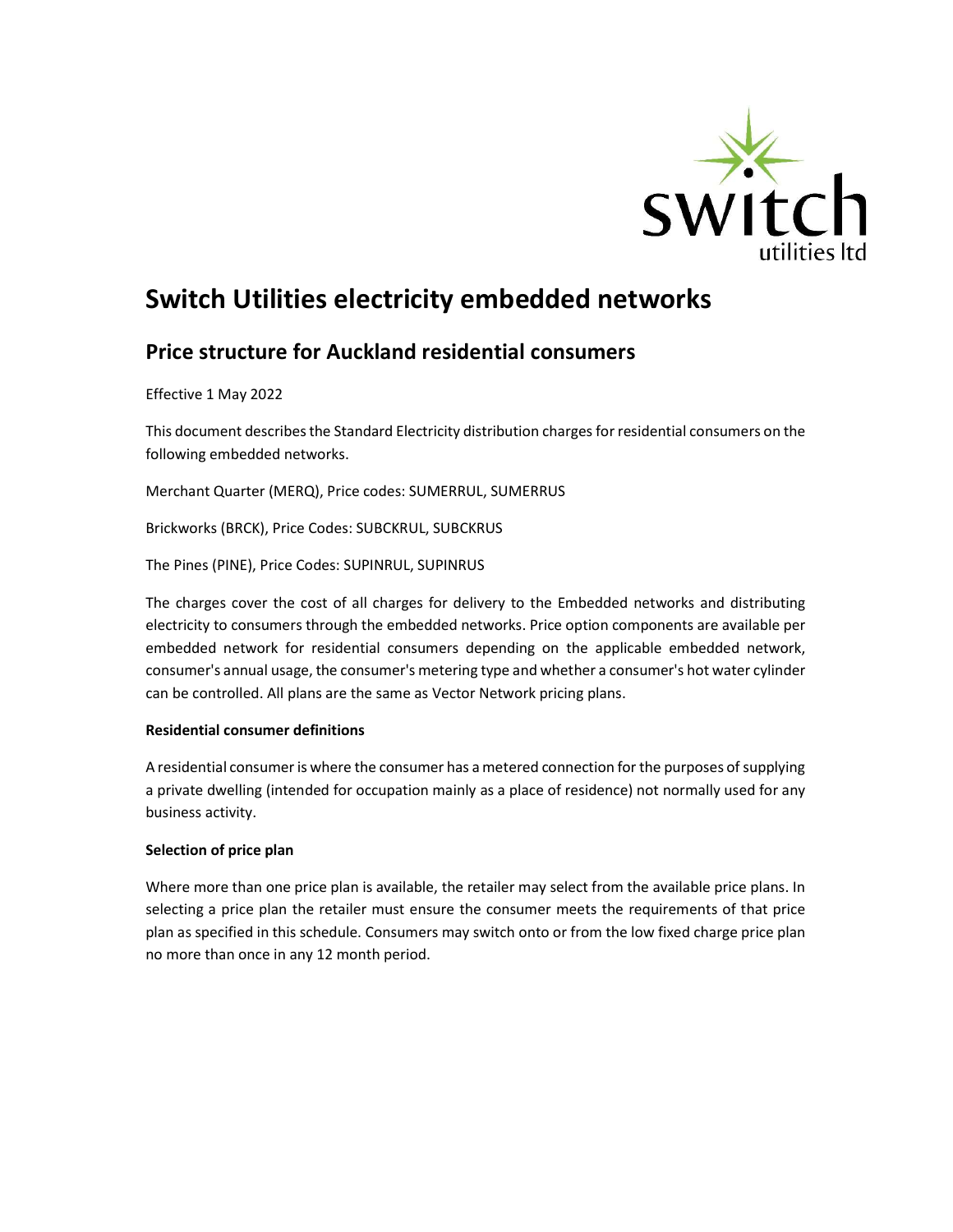### 1. Residential low user uncontrolled price plans

Price plans SUMERRUL, SUBCKRUL and SUPINRUL are available to residential consumers who do not have an electrical hot water cylinder in excess of 50 litres connected to Vector's load management system. This price plan is typically better for consumers who use less than 8,000kWh per annum.

For Pricing Details please refer to the applicable pricing Schedule

- The fixed charge (eg: SUMERRUL-FIXD) is a daily charge applied to the number of days each residential consumer's point of connection is energised and connected to the embedded networks.
- The uncontrolled charge (eg: SUMERRUL-24UC) applies to all electricity distributed to the embedded networks residential consumers.

# 2. Residential standard uncontrolled price plans

Price plans SUMERRUS, SUBCKRUS and SUPINRUS are available to residential consumers who do not have an electrical hot water cylinder in excess of 50 litres connected to Vector's load management system. This price plan is typically better for consumers who use more than 8,000kWh per annum.

For Pricing Details please refer to the pricing Schedule

- The fixed charge (eg: SUMERRUS-FIXD) is a daily charge applied to the number of days each residential consumer's point of connection is energised and connected to the embedded networks.
- The uncontrolled charge (eg: SUMERRUS-24UC) applies to all electricity distributed to the embedded networks residential consumers.

### Extent of charges

- The embedded networks distribution charges reflect the price categories, tariff codes and tariffs of the network which it is connected to.
- The embedded networks distribution charges published in this schedule relate to the cost of owning, operating and maintaining the embedded network as it currently exists but do not include amongst other things, energy charges for the electricity consumers use, metering equipment charges, load control equipment located at the point of connection to the network, the cost of reading meters and the cost of consumer electrical installations or fittings.
- In order for the embedded networks owners to supply any new or changed distribution service, including but not limited to; changes to service standards, distributed generation, the connection to the network of additional points of connection and the modification, relocation or removal of current points of connection and the modification, increased capacity,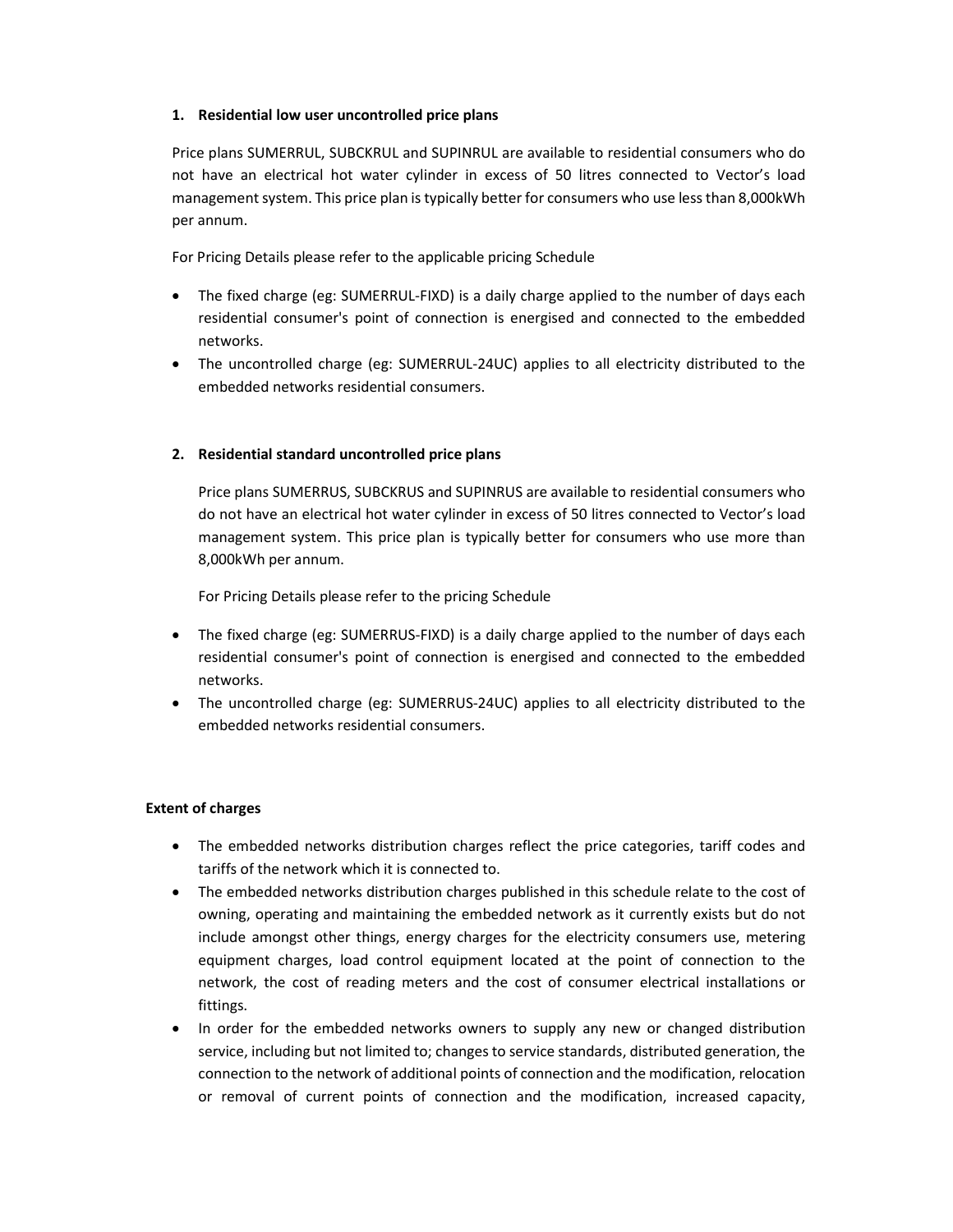relocation or removal of current points of connection, the embedded networks owners may apply nonstandard charges other than those outlined in this schedule, or require a capital contribution on a case by case basis.

- The embedded networks distribution charges recover pass-through costs from third parties .
- All rates are exclusive of GST.

### Provision of billing information

- The consumer's retailer must provide Switch Utilities with consumption data for each residential consumer and for each tariff rate as described in this schedule.
- Where more than one meter at a point of connection is in use, but a single variable charge applies, consumption data must be aggregated by the retailer before submitting to Switch Utilities.
- Where a half hourly meter is fitted, consumption data must be aggregated by the retailer to match the appropriate tariff rates and time periods before submitting the data to Switch Utilities.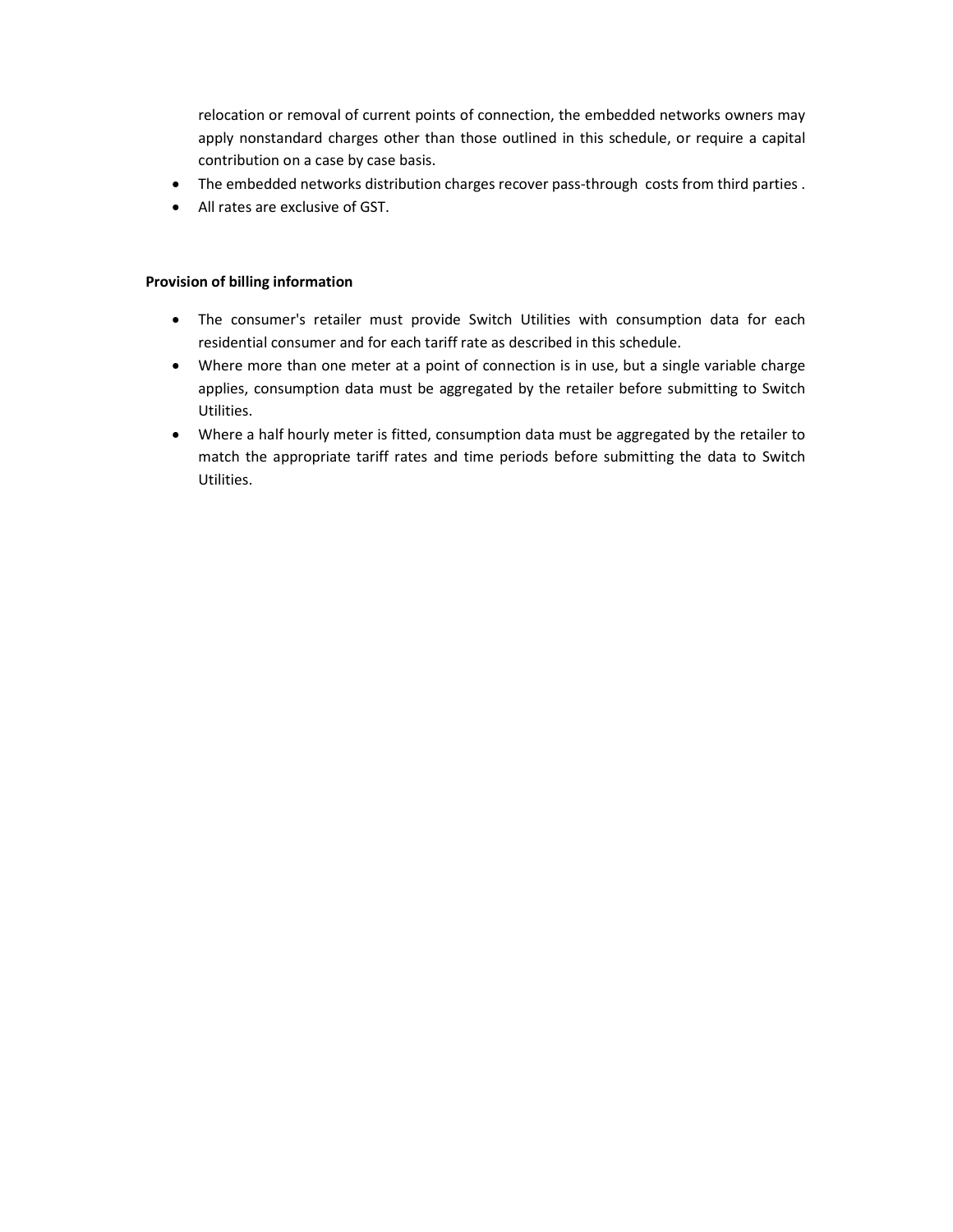# Switch Utilities electricity embedded networks

# Price schedule for Auckland business consumers

# Effective 1 May 2022

This document describes the Standard Electricity distribution charges for business consumers on the following embedded networks.

Merchant Quarter (MERQ), Price codes: SUMERLVN, SUMERBSN

Brickworks (BRCK), Price Codes: SUBCKBSN

The Pines (PINE), Price Codes: SUPINBSN

The charges cover the cost of transmitting electricity across Transpower's national grid, Vector's distribution network and distributing electricity to consumers through the embedded networks. Price option components are available per embedded network for business consumers depending on the applicable embedded network, and the consumer's metering type. All plans are the same as Vector Network pricing plans.

### Business consumer definitions

A business consumer is where the consumer is not a residential consumer and the consumer's connection has a capacity less than or equal to 69kVA.

# Selection of price plan

Where more than one price plan is available, the retailer may select from the available price plans. In selecting a price plan the retailer must ensure the consumer meets the requirements of that price plan as specified in this schedule.

# 1. Business metered price plan

Price plans SUMERLVN, SUMERBSN, SUBCKBSN and SUPINBSN apply to business consumers where the consumer has a metered connection.

For Pricing Details please refer to the applicable pricing Schedule.

- The fixed charge (eg SUMERBSN-FIXD) is a daily charge applied to the number of days each business consumer's point of connection is energised and connected to embedded network.
- The variable charge (eg: SUMERBSN-24UC) applies to all electricity distributed to the embedded networks business consumers.